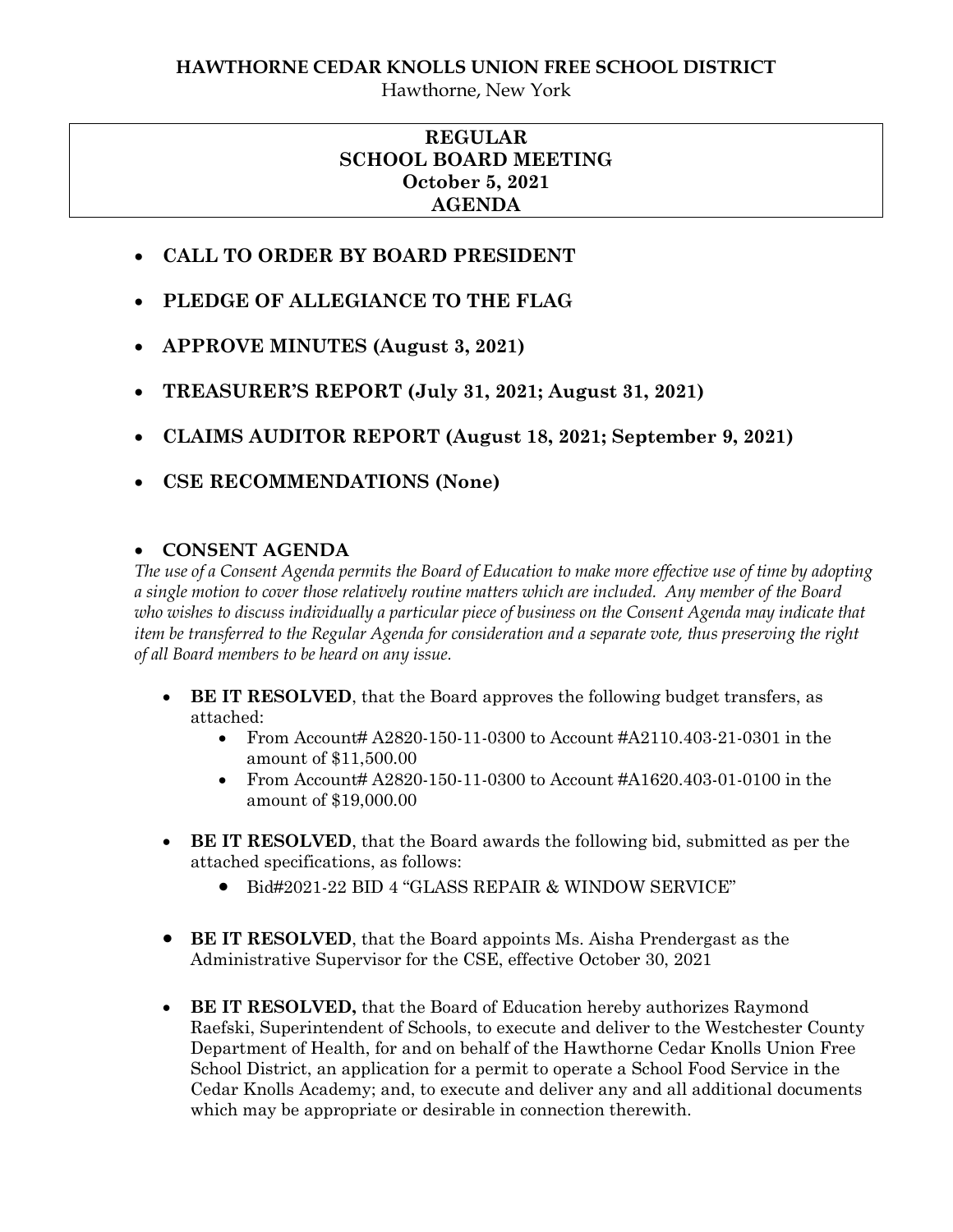## **HAWTHORNE CEDAR KNOLLS UNION FREE SCHOOL DISTRICT** Hawthorne, New York

- **BE IT RESOLVED,** that the Board of Education hereby authorizes Raymond Raefski, Superintendent of Schools, to execute and deliver to the Westchester County Department of Health, for and on behalf of the Hawthorne Cedar Knolls Union Free School District, an application for a permit to operate a School Food Service in the Linden Hill High School/Achieve Alternative High School; and, to execute and deliver any and all additional documents which may be appropriate or desirable in connection therewith.
- **BE IT RESOLVED,** that the Board of Education hereby authorizes the law firm of Shaw, Perelson, May & Lambert, LLP to serve as legal counsel to render legal services with such services provided at the hourly rate of \$220, pursuant to the provisions of an engagement letter dated August 24, 2021, as presented to the Board.

### **REGULAR AGENDA**

**RESOLVED**, that the Board approves the Audited Financial Statements for the year ending June 30, 2021, as prepared and presented by PKF O'Connor Davies, LLP

**WHEREAS,** THE County of Westchester, acting by and through the Westchester County Department of Health, entered into an agreement with the Health Research, Inc., pursuant to which the County was awarded a grant to fund COVID-19 screening testing services of students, teachers and staff in public and private schools, kindergarten through grades 12 (K-12); and

**WHEREAS**, the County and Mirimus, Inc. (Licensee) entered into an agreement pursuant to which the County provided funding to the Licensee to implement the Program in school districts in the County;

And,

**THEREFORE, BE IT RESOLVED**, that the Board of Education of the Hawthorne Cedar Knolls Union Free School District approves the Memorandum of Agreement between the Hawthorne Cedar Knolls Union Free School District and Mirimus, Inc., as attached, to provide such services and grant the Licensee access to the school facilities to implement the Program, at no cost to the District.